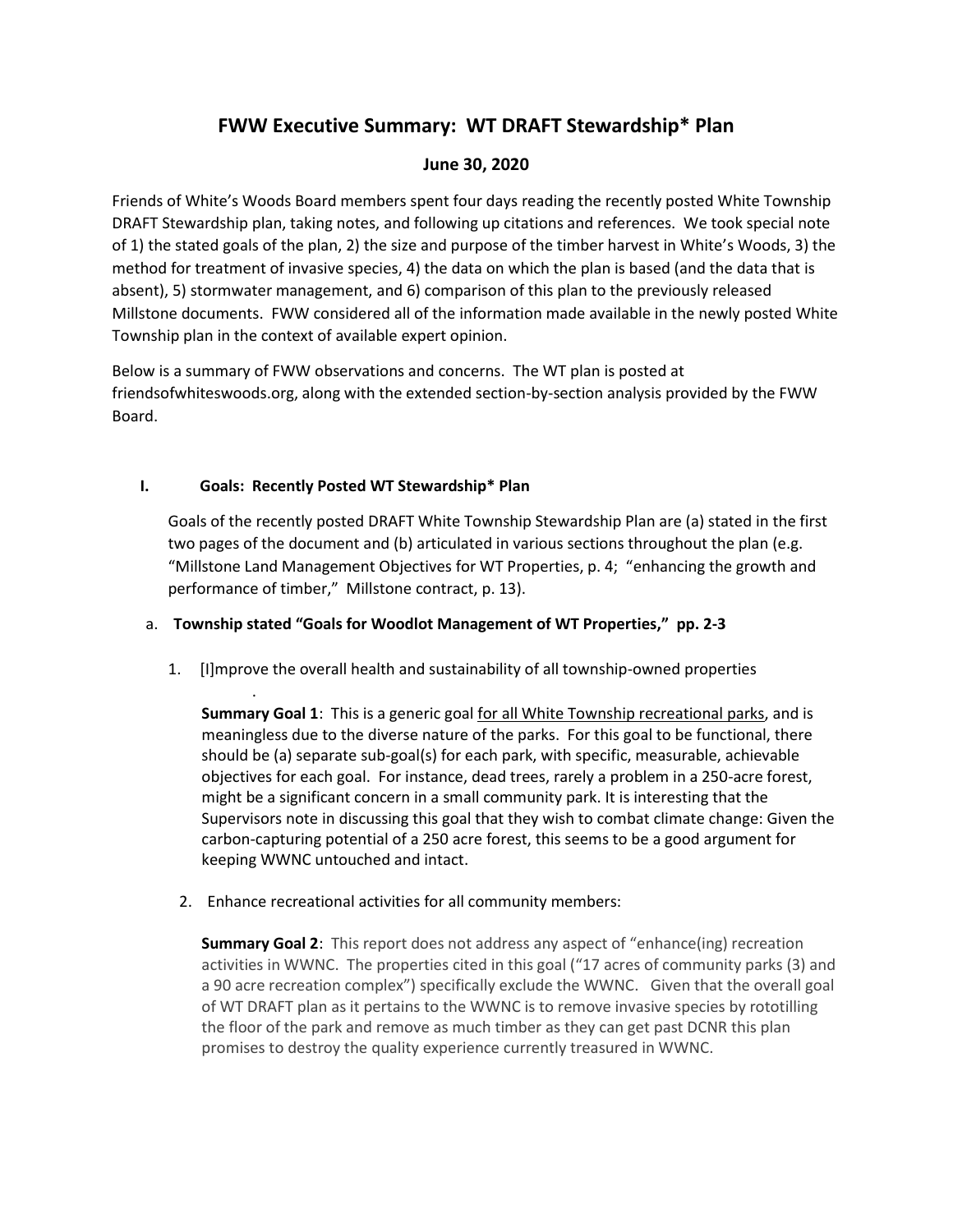3. **Summary Goal 3**: Goal 3 is unclear. It appears that this goal is announcing a plan to develop a comprehensive plan for WT recreation **in the future**. In this sense, Goal 3 seems irrelevant to this document –or might even suggest that this document is premature. In any case, readers should note that WT is working on a comprehensive plan and should be looking for means for input!

> **Conclusion: The stated goals for this project are vague and poorly written to the point that they are difficult to discern. They are not formatted appropriately for a planning document, and the attempts to provide supporting evidence cite a plethora of irrelevant, largely undocumented, unproven claims. From the perspective of 25 years of fighting desecration in WWNC, this "plan" is a thinly vailed attempt at (1) selling timber and (2) providing employment for the "consultant," which should more accurately be the stated goals.**

# **\*Relevance to DCNR and Project 70 land use**

WWNC was purchased with Project 70 funds, which are intended to be used for recreation, conservation, and historic preservation. Stewardship plans for public lands should be driven by community values, which are used to define goals and measurable objectives. The Millstone plan fails to consider either in its stated goals.

# b. **WT DRAFT Plan goals: Throughout the document**

- 1. Millstone Land Management Objectives for WT Properties: p. 4
	- a. Mow, mulch, and **harvest timber** to treat invasive and "overstocked timber stands."
	- b. **Utilize …harvests** to offset the costs of land management (FWW note: Offset the cost of management of the Rec Center? Investment in WWNC, as noted in two places in this document, is minimal.)
- 2. **Millstone Contract p. 13** :

"perform consulting services for the purpose of removal of invasive plant species and **enhancing the growth and performance of timber."**

- 3. Millstone Management Goals and Objectives, p. 18: "**Wood products were assessed and valued on species, quality, and merchantability."**
- 4. **The HIGHEST VOLUME of tree species to be harvest**ed are "high-quality" (merchantable) trees: SEE CHART, P. 20.
- **5.** "**Lastly, if a tree or log was too small or too low of quality and was at least 10 inches DBH [Depth Breast Height)], it was scaled as pulp." P. 20**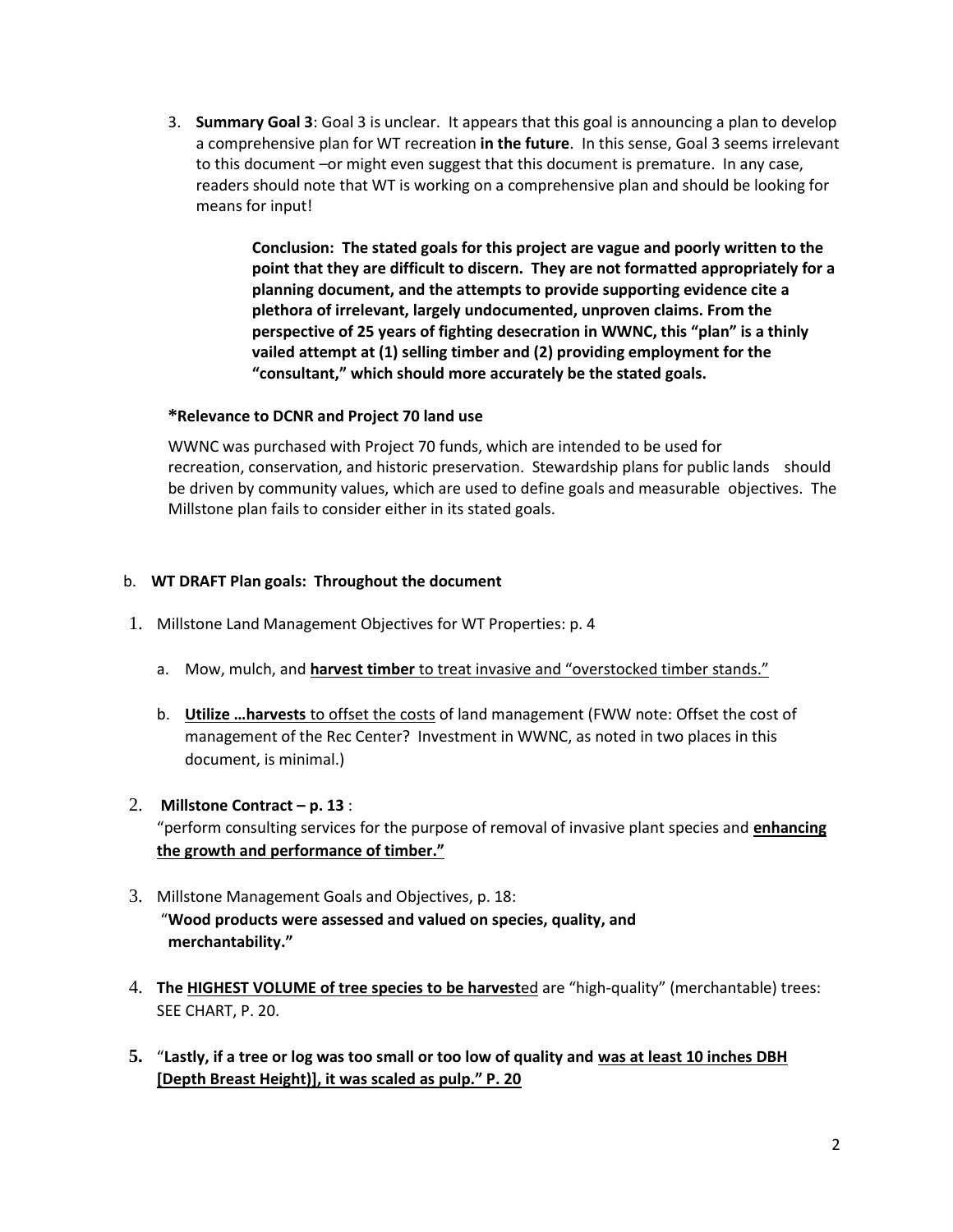# **6. Total "pulp" to be "harvested": 131 Tons. P. 20-21. (At \$5 a ton. The worth of the WWNC to the White Township Supervisors.)**

7. Fifty percent (50%) of the timber harvest is NOT selective. P. 19; Phase 2

**SUMMARY of Scattered Goals**: **THIS IS A PLAN TO TIMBER WHITE'S WOODS.**

#### **II. TIMBERING IN THE WWNC: WT DRAFT STEWARDSHIP PLAN—KEY POINTS**

# **See Select Timber Harvest, p. 19- 28; 47-48**

- **a. The amount of timbering is more than excessive.** 125,668 board feet of timber PLUS 131.1 tons of wood pulp are planned for harvest from just Tract #1 (50 acres). Lawer does not specify how much timber he intends to take from the other 6 tracts (Tracts #2-7) of White's Woods, but if similar to Tract #1, he would be removing 879,676 board feet total, far more than the proposed timbering of 555,000 board feet from all 250 acres of White's Woods, which DCNR called "excessive" in 2008. Forester Mike Wolf also stated that removing the canopy would KILL the remaining trees in White's Woods, as they are the same age as the large ones (from prior clearcut timber harvests) and have adapted to lower light levels. This will look more like a clear-cut than a "selective harvest".
- **b. Lawer's rationale for timbering—"promote wildlife habitat, improve forest health, and maintain trail safety"-- is nonsense.** According to forester Wolf, the trees that comprise the canopy of WW (overstory) are very healthy, not overly mature, and do not need to be timbered for the health of the forest. Because there are almost no seedlings on the forest floor, WW would not be able to regrow trees by adding light to the forest floor, as Lawer proposes. Wolf states: "Contrary to popular belief, tree seeds do not need added light to germinate and tree seedlings do not need added light to begin growing."
- **c. The costs and revenue of timbering are incomplete and misleading.** Once Lawer's "Consultant Cost" is deducted (as the costs for Cutting/Skidding and Hauling have been), the Total Net Revenue comes to only \$24,662.43. for 50 acres of trees, while the cost of the above will be \$36,666.57. No road work or stormwater mitigation are included in the costs. This work is likely to cost the taxpayers far more than is represented in the plan.
- **d. The 5-year timeline is overly aggressive yet lacking in detail.** According to Wolf, "There would be no way to ensure sustainability in a proposed regeneration harvest that would all be accomplished in a 5-year period. In fact, a sustainable outcome actually takes 10-15 years at least. ... doing this improperly, as proposed, would forever change the forest." Again, the total amount of timber to be harvested from WW is not specified, which is more than troubling. It is also questionable what money from timbering WW would be put back into WWNC as opposed to the other township parks (namely the Rec Complex).
- **e. The plan proposes deer hunting in WWNC.** "Deer harvest," which Forester Wolf states would be completely ineffective, is tentatively scheduled for this upcoming Winter (2020). This is incredibly unsafe to do in a small park that many people visit daily year-round and that is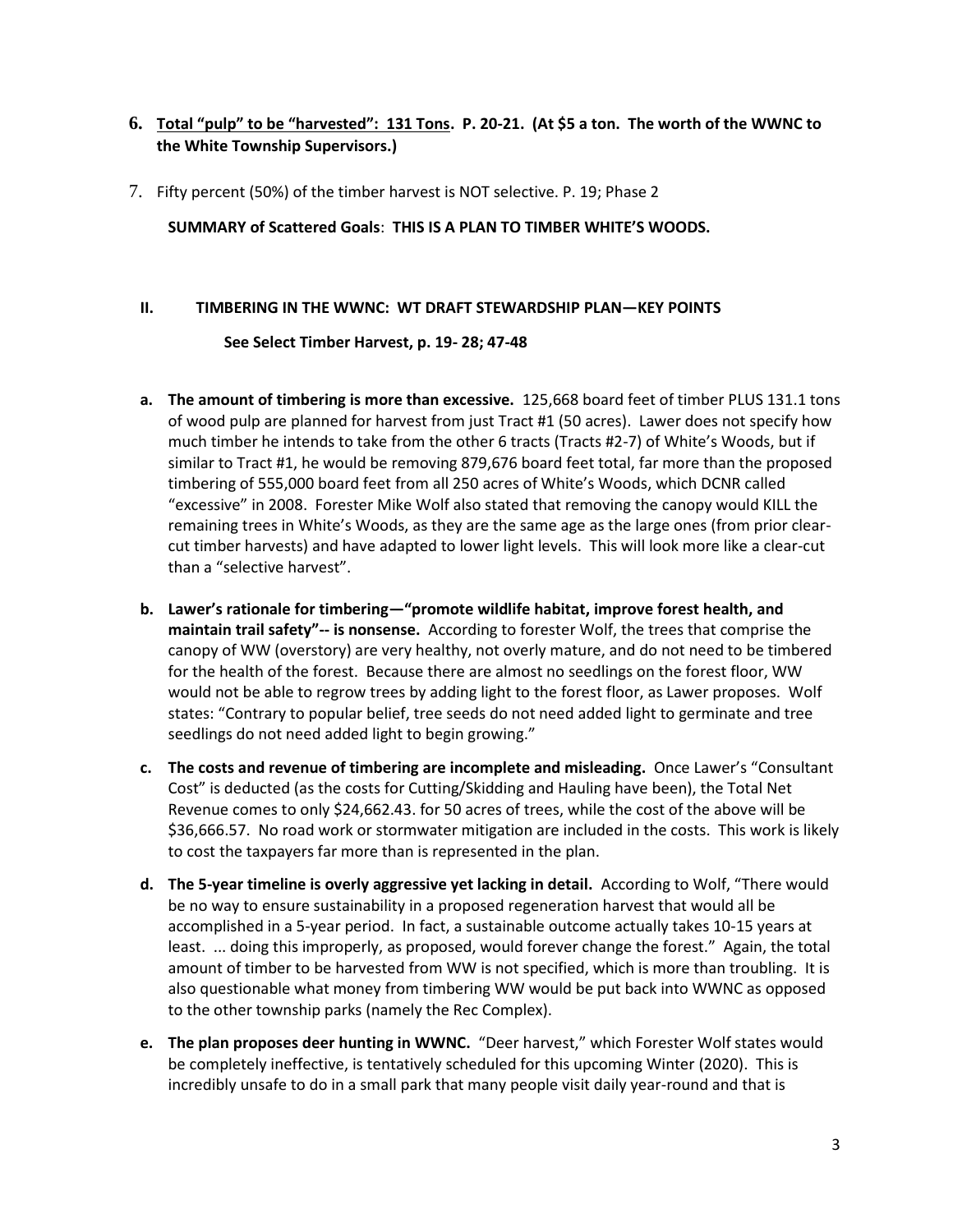bordered by neighborhoods, especially given the Supervisor's poor track record of communication with the public.

# **III. INVASIVE PLANT (and tree) SPECIES REMOVAL**

- **a. Without research or evidence**, Mike Lawer has proposed to remove and treat "invasive species" in White's Woods by using heavy equipment to uproot undesired plants and trees, and to mulch and till the soil in the entire 50-acre Area #1 in White's Woods. The goals were to be to aerate the soil and let additional sunlight reach the forest floor.
- **b. This plan is the same for all parks in White township**. "Using mechanized mulching equipment (see Appendix 8), areas affected by invasive plant species will be mulched up to 6 inches in order to uproot undesirable plants. The mulching process will aerate soil and address soil compaction issues. In addition, mulched material remaining on the surface of the soil will provide an excellent stormwater management practice that limits runoff and sedimentation."(p.18) "Upon completion of the mulching process, an over seeding of the treated area (seed mix to be specified) will take place to establish a new layer of native desirable plants." (p.19)
- **c.** Experts in Forest Management, Ecology, Conservation Biology, and related fields carefully studied Lawer's proposal and relevant professional research. They concluded: **"the combination of opening-up the canopy to allow sunlight penetration to the forest floor, disturbing the forest floor by mechanical mulching of invasive plants, and rototilling the soil as proposed in the Millstone plan; and not excluding white-tailed deer will unquestionably create conditions that are ideal for invasive plant colonization and proliferation,** and are detrimental to forest regeneration and sustainability. Once this takes place it will require constant, expensive, and intensive intervention to restore."
- **d.** Mike Wolf, a forester of 30 years with a strong background in forest management additionally opposed Millstone's plans to improve the forest soil by tilling and aerating it. "Typically, trees don't grow to the size of the trees in Whites Woods in only 70 or 80 years, but this indicates a very productive soil and nutrient component." His recommendation: "Just let the timber grow, occasionally take care of dangerous trees along the trail, build a small deer exclosure…Final thought…until substantial understory work is done properly (not using a mulcher and throwing a non-native wildflower mix on it), light is the enemy to the forest floor**. If you think the understory is bad now, wait until Millstone adds light…total disaster."**
- **e.** The deer overpopulation and deer appetite for hardwood buds has prevented seedlings from growing in the understory to replace fallen or harvested overstory trees. Millstone's only proposal is to overseed the tilled forest bed with non-native wildflowers to feed the deer, which our experts say will not work to permit seedlings to grow.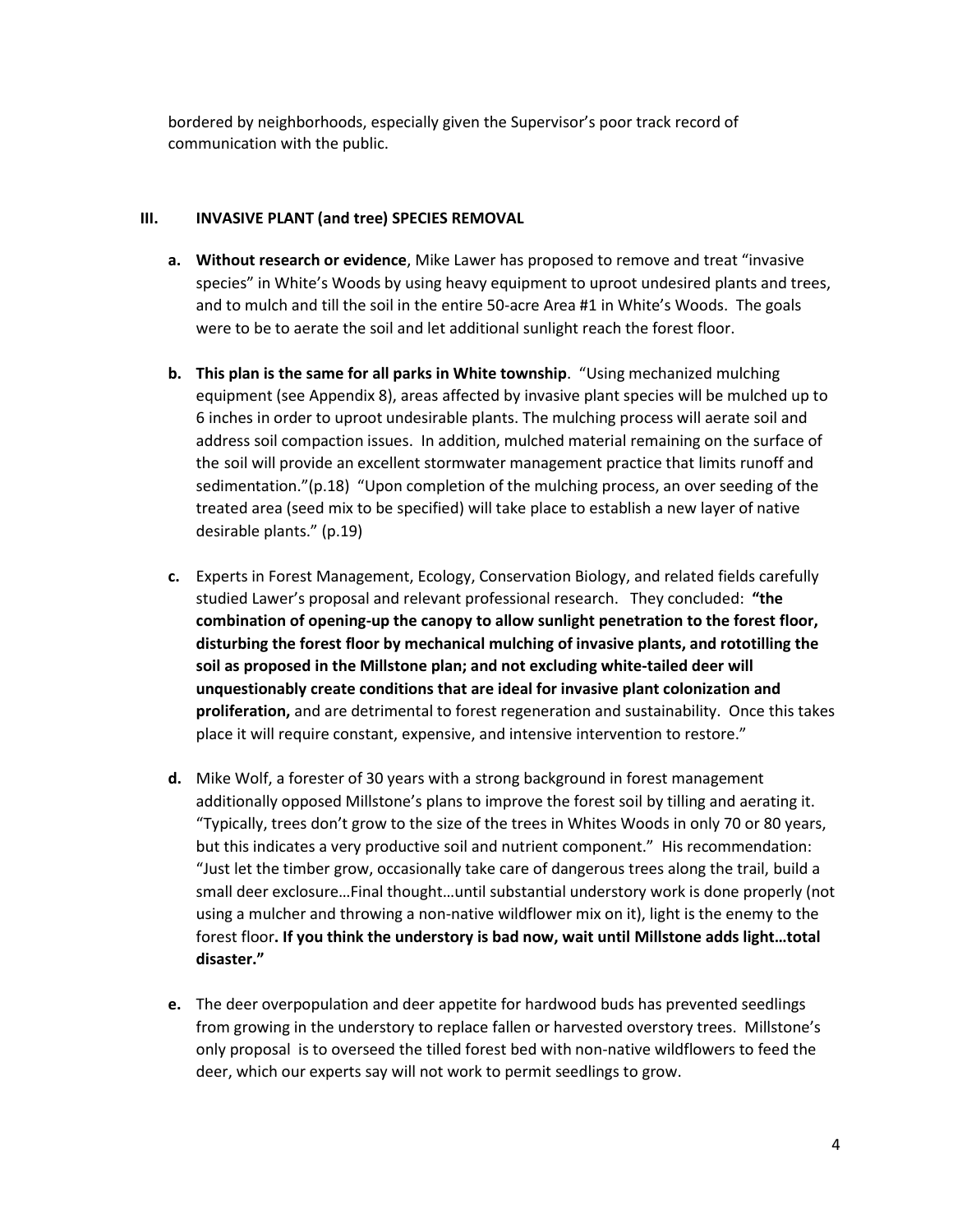**Conclusion: The invasive that will create the most damage to White's Woods is Mike Lawer of Millstone Land Management and his mulching machinery. Under the guise of concern for White's Woods, both Lawer and the supervisors have agreed on a plan to remove the invasive plants in the understory. However, 680 trees are marked for timber in just phase one of 7 phases, and by the time Lawer is finished over 50% of the trees will be timbered.** 

# **IV. THE USE OF DATA IN THE NEWLY POSTED WT STEWARDSHIP\* PLAN**

- **a.** The stewardship plan is sparse on data except for timbering information (board feet, number, value and type of trees). Specific information on diseased trees is also not provided. Other data necessary for a complete stewardship plan are missing: survey instrument, number of respondents, results; soil tests and results; wildlife variety and quantity; vegetation other than trees and invasive species; research on use of mechanized mulching and rototilling in a 70- to 80-year-old forest; effects of deer population on tree seedlings; assessment mechanisms for forest health, among others.
- **b.** In addition, there is NO data in the DRAFT stewardship plan on community input (survey, focus groups), wildlife, location of invasive species and level of proliferation, soil analysis, stormwater runoff problems, soil compaction, other flora, park usage per season.
- **c. In fact, the only data provided is about trees – board feet, types, value, and size. This is obviously a timbering plan and not a stewardship plan based on data provided.**

# **V. STORMWATER MANAGEMENT**

- a. Lawer's answer to **stormwater runoff** (p. 18) is that: "mulched material will limit runoff and sedimentation and provide an excellent stormwater management practice." Twigs and bushes are going to be broken up and the soil tilled to a depth of 6 inches and in a heavy rain will not stay in place very long. Bales of straw or other items such as the newer socks with switchgrass in them are needed for this project the same as a construction site.
- **b. Streambank Improvements**: 1650 feet of streambank to be covered with Fascines (bundles of living stems of native species that will establish a streambank cover). (p.23) **The report does not say where this to be used. Two streams come off the White's Woods property**. One flows to the northeast and one to the southwest. Another stream flows to the northwest and will get runoff from Whites Woods after crossing IUP property. The Whites Woods park has elevation differences of almost 300 feet and the plan calls for 1650 feet of streambank protection.

**(1) Where are the estimates of water runoff for certain strength storms?**

**(2) Where are the runoff estimates from different soil types as shown on the maps? (3) Where are the runoff estimates from the tilled bare earth as seen on the recreation complex property after the mulching machine was used. (4) Where is the analysis of existing runoff problems and how to make them better not worse?**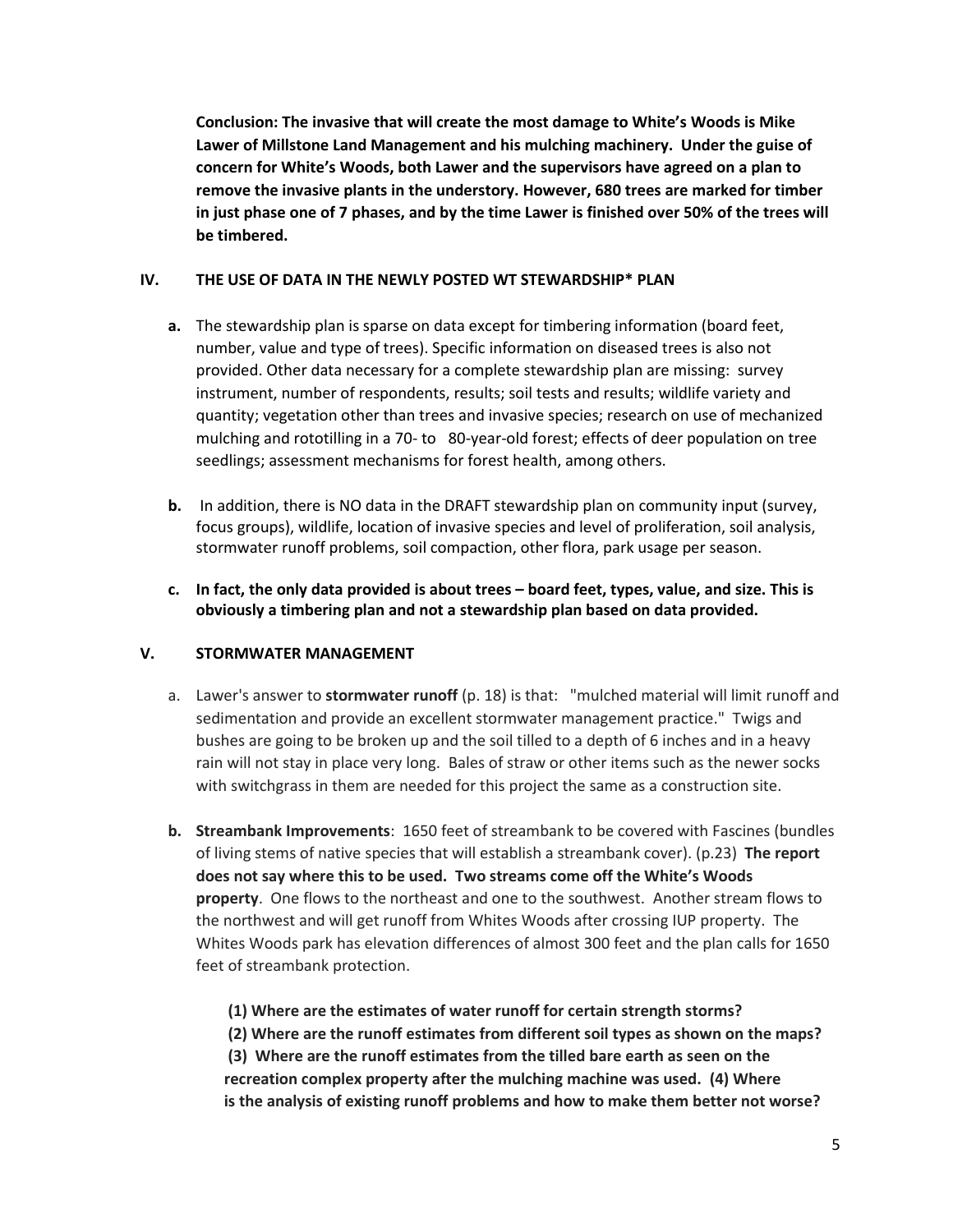- c. **Erosion and Sedimentation Plan** for a Timber Harvesting (Forest Mulching) Operation (p. 74) for Tract No 1. Dated 5/12/20 and signed by Milt and Millstone Land Management. **After page 3 it is missing every second page**. None of the drawings for silt barriers will be used along haul roads, skid roads or landings. A USGS Contour Map was not used as requested in the instructions (p. 83 or p.3 of E&S plan) it is filled out that zero acres will be disturbed. I am not sure if this plan went to the state or county.
- VI. New Plan to Old Plan: Comparisons:
	- a. **The "new" plan draws heavily from the following documents**:
	- "Sustainable Management Forest Overview" (April 2020)
	- "White Township Parks: Preliminary Assessment: (Dec 2018)
	- "White's Woods: Timber Valuation" (February 2019)
	- b. In some cases, sentences are cut and pasted from one document to another; in some cases, the order of paragraphs is reversed:
	- Objective Timber Harvest is the second objective in the "new plan; it was listed as the first objective in the "old one.)
	- **New language reveals the same intent: "select trees for timber harvest, based on art and science in order to promote forest economics.".**
	- **c. Some specific numerical information has been added; other information omitted:**
	- 1. Board feet 125,000 from Unit 1 alone (PLUS 131 TONS of PULP) articulated here.
	- 2. The total volume of WW timber is NOT directly cited. However, figures that Lawer cited are clearly based on the total volume identified in the February 2019 White's Woods Timber Valuation.
	- 3. The projected revenue derived from timbering all 7 WW "tracts" has been omitted.
	- **d. What's new?**

There is a signature page for a "ten-year harvesting plan"

# **Summary of "old" and "new" plan comparison**:

In this version, there is still the purported goal of "forest health," but with more emphasis on recreation, likely to sound as if the parameters of Project 70 funding have been taken into account. However, **much of the language makes clear that the priority is timbering.**